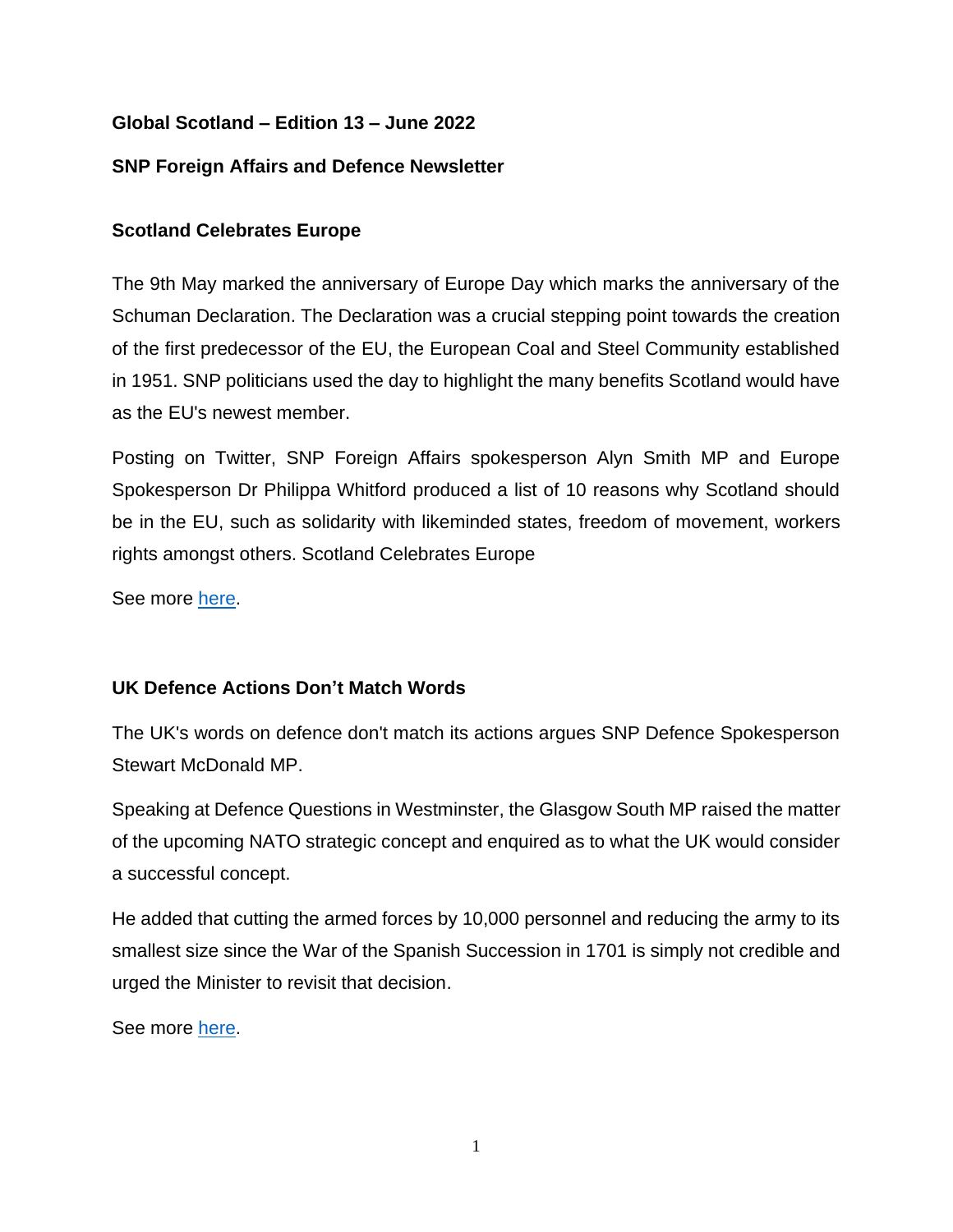## **SNP All for NATO Membership**

The strong likelihood of Finland and Sweden joining NATO is "good background music" for the SNP.

The SNP Defence spokesperson Stewart McDonald MP made it clear in interviews with the BBC and The National that Scotland would look to join on similar terms as the likes of Norway and Denmark with Scotland not being a "permanent host" for nuclear weapons.

He added: "There is absolutely no connection between nuclear weapon possession and Nato membership... Scotland could obviously get rid of its nuclear weapons and join Nato."

See more [here](https://twitter.com/GlennBBC/status/1526835336722120705) and [here.](https://www.thenational.scot/news/20143007.scotlands-post-indy-case-joining-nato-boosted-amid-finland-sweden-moves/)

#### **An Internationalist Nationalism**

SNP Foreign Affairs spokesperson Alyn Smith MP discussed Scotland's Foreign and Defence policy at the successful Aberdeen Independence Movement's (AIM) conference. The conference was the first large-scale independence gathering since the Covid-19 pandemic began.

Alyn took the opportunity to outline his work at Westminster alongside Stewart McDonald MP on foreign affairs and defence issues at Westminster. This included the work of Project No Surprises, the development of a Good Neighbour Doctrine, and the DtrebleC strategy of doing, critiquing, calling and commitment.

See more [here](https://twitter.com/AlynSmith/status/1530939562431766532) and [here.](https://twitter.com/ScotNational/status/1531730998358159360)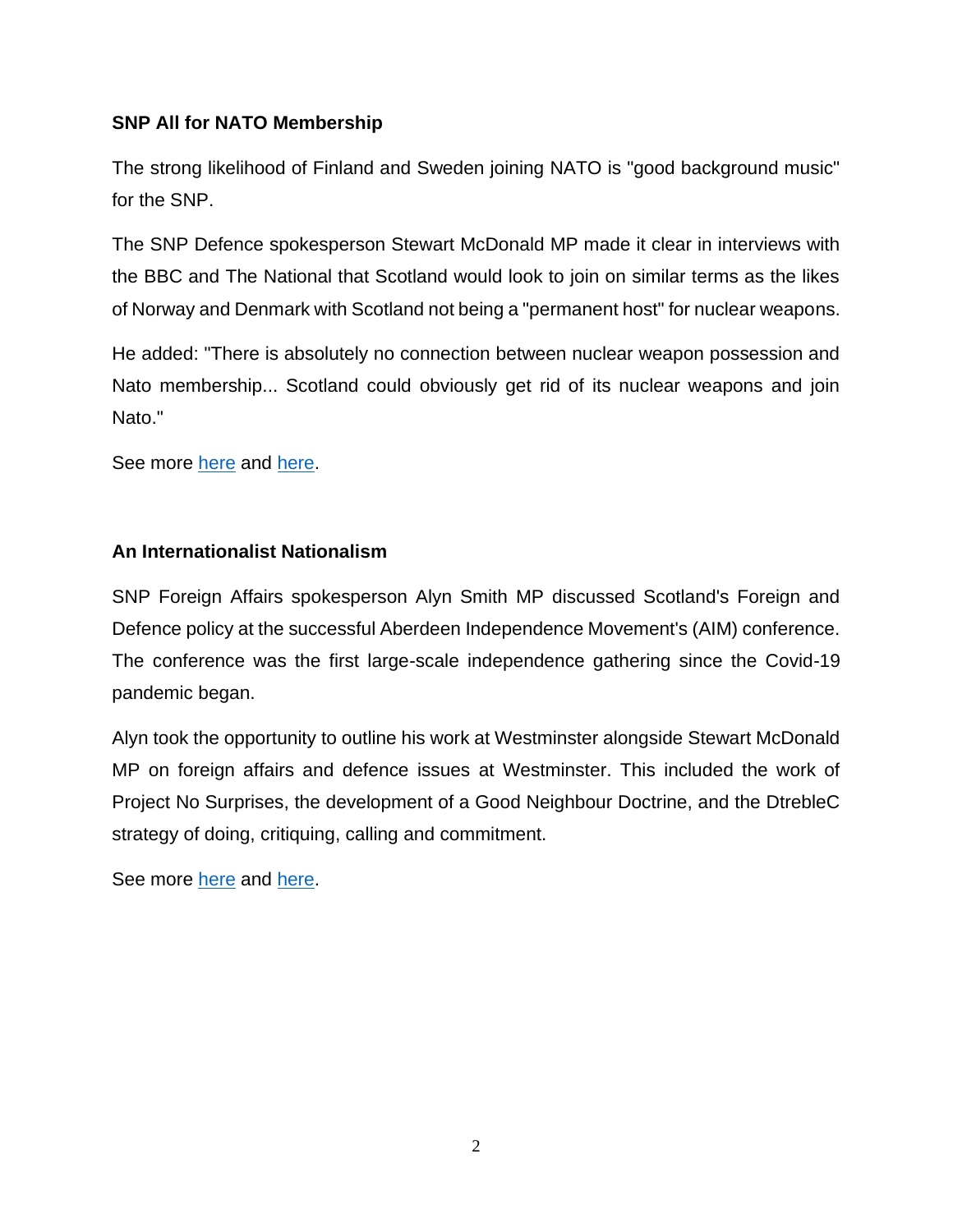#### **Finns Meet with SNP MPs**

A delegation of Finnish journalists met with SNP MPs to discuss Scottish politics and prevalent topics.

Alyn Smith MP, Steven Bonnar MP and Douglas Chapman MP took questions on a range of issues including membership of NATO and EU. They also discussed the subject of Scottish independence and the practicalities of it.

See more [here.](https://twitter.com/StevenBonnarSNP/status/1524452399137632259)

# **FCDO Failings Over Nazanin**

The House of Commons debated the astonishing revelations that Nazanin Zaghari-Ratcliffe was forced to sign a false confession before she was allowed to leave Iran. SNP Foreign Affairs spokesperson Alyn Smith MP spoke in the debate asking for clarity over what the FCDO did or did not know beforehand but did not receive a clear answer.

See more [here.](https://twitter.com/AlynSmith/status/1529121756123897858)

# **Scotland Welcomes Ukrainian MP**

Ukrainian MP Kira Rudik was welcomed to Scotland at the end of May by Glasgow South MP and member of the Foreign Affairs Committee, Stewart McDonald. The leader of the liberal Holos party met with politicians, NGOs, universities and the Scottish media over the two-day visit.

See more [here](https://twitter.com/scotrefcouncil/status/1531604590944260096) and [here.](https://twitter.com/StewartMcDonald/status/1531626859959566336)